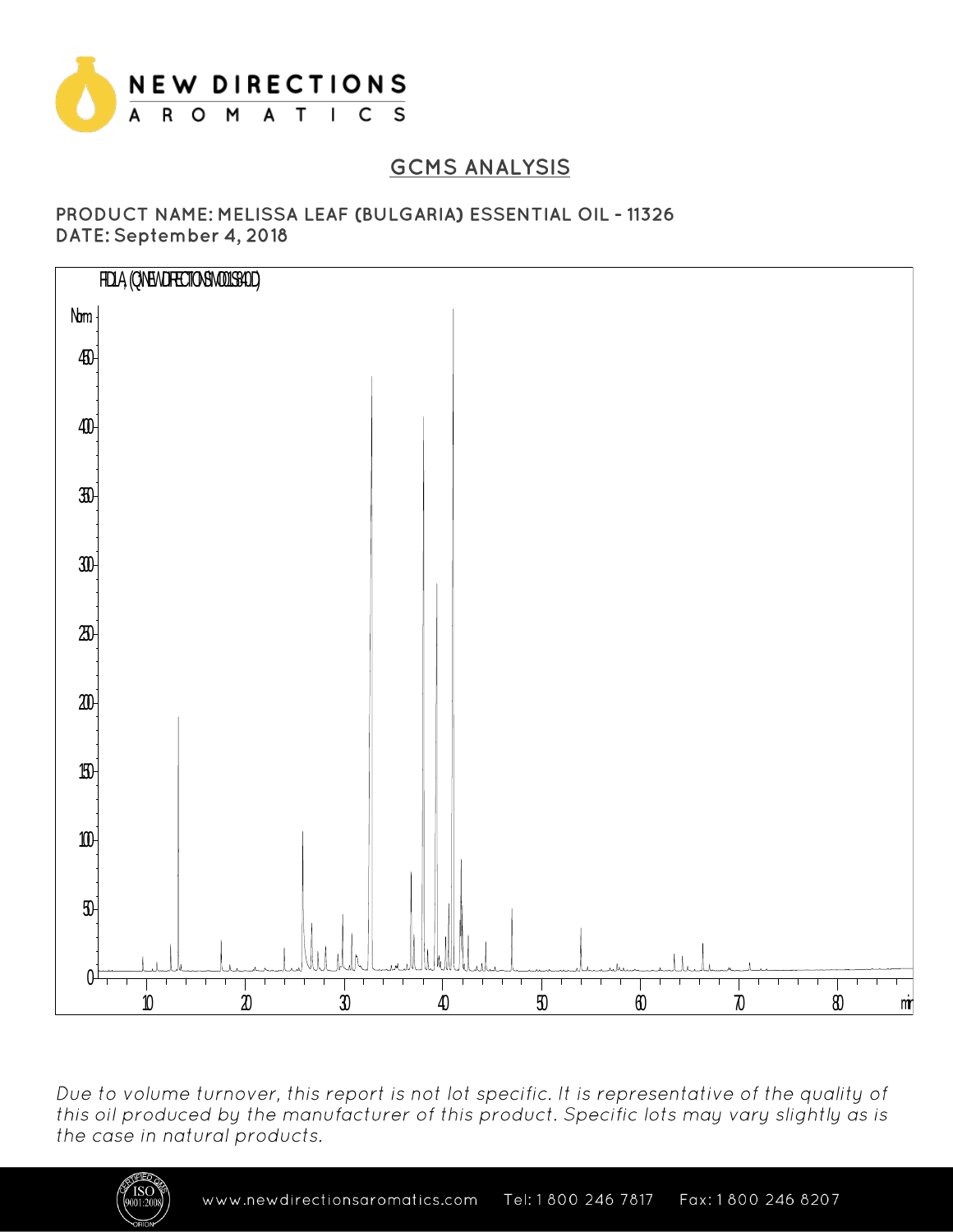

### PRODUCT NAME: MELISSA LEAF (BULGARIA) ESSENTIAL OIL - 11326

| <b>Peak</b>             | $RT$ (min) | Compound                    | $\frac{0}{0}$ |
|-------------------------|------------|-----------------------------|---------------|
| 1                       | 4,8        | BUTANAL, 2-METHYL-          | 0,03          |
| $\overline{2}$          | 5,0        | <b>ISOVALERALDEHYDE</b>     | 0,05          |
| $\overline{3}$          | 5,1        | FURAN, 2 - ETHYL-           | 0,02          |
| $\overline{\mathbf{4}}$ | 6,1        | alpha-PINENE                | 0,01          |
| 5                       | 6,5        | 2,5-DIETHYLTETRAHYDROFURANE | 0,01          |
| $\overline{6}$          | 9,6        | beta-MYRCENE                | 0,16          |
| $\overline{7}$          | 10,6       | 1,8-CINEOLE, 2,3-DEHYDRO-   | 0,03          |
| 8                       | 11,0       | <b>LIMONENE</b>             | 0,13          |
| $\overline{9}$          | 11,4       | <b>Cis-ARBUSCULON</b>       | 0,02          |
| 10                      | 11,6       | 1,3,8-p-MENTHATRIENE        | 0,02          |
| 11                      | 12,2       | FURAN, 2-PENTYL             | 0,02          |
| 12                      | 12,4       | Cis-beta-OCIMENE            | 0,32          |
| $\overline{13}$         | 12,9       | gamma-TERPINENE             | 0,01          |
| 14                      | 13,0       | <b>MENTHATRIENE ISOMER</b>  | 0,03          |
| 15                      | 13,2       | <b>Trans-beta-OCIMENE</b>   | 2,81          |
| 16                      | 13,5       | 3-OCTANONE                  | 0,10          |
| $\overline{17}$         | 14,2       | <b>HEXYL ACETATE</b>        | 0,01          |
| 18                      | 14,6       | <b>TERPINOLENE</b>          | 0,01          |
| 19                      | 16,1       | 3-HEXEN-1-OL ACETATE        | 0,01          |
| 20                      | 16,3       | <b>TRIDECANE</b>            | 0,01          |
| 21                      | 17,5       | 6-METHYL-5-HEPTEN-2-ONE     | 0,45          |
| $\overline{22}$         | 18,3       | 1-HEXANOL                   | 0,02          |
| 23                      | 18,4       | ROSE Cis-OXIDE              | 0,11          |
| 24                      | 19,2       | <b>ROSE Trans-OXIDE</b>     | 0,04          |
| 25                      | 20,8       | 3-OCTANOL                   | 0,02          |
| 26                      | 20,9       | <b>NONANAL</b>              | 0,03          |
| 27                      | 21,0       | <b>GALBANOLENE</b>          | 0,06          |
| 28                      | 22,0       | PHOTOCITRAL ISOMER          | 0,10          |
| 29                      | 22,8       | Cis-p-MENTHANE-8-OL         | 0,02          |
| $\overline{30}$         | 23,4       | alpha-p-DIMETHYLSTYRENE     | 0,02          |

#### **Disclaimer & Caution**

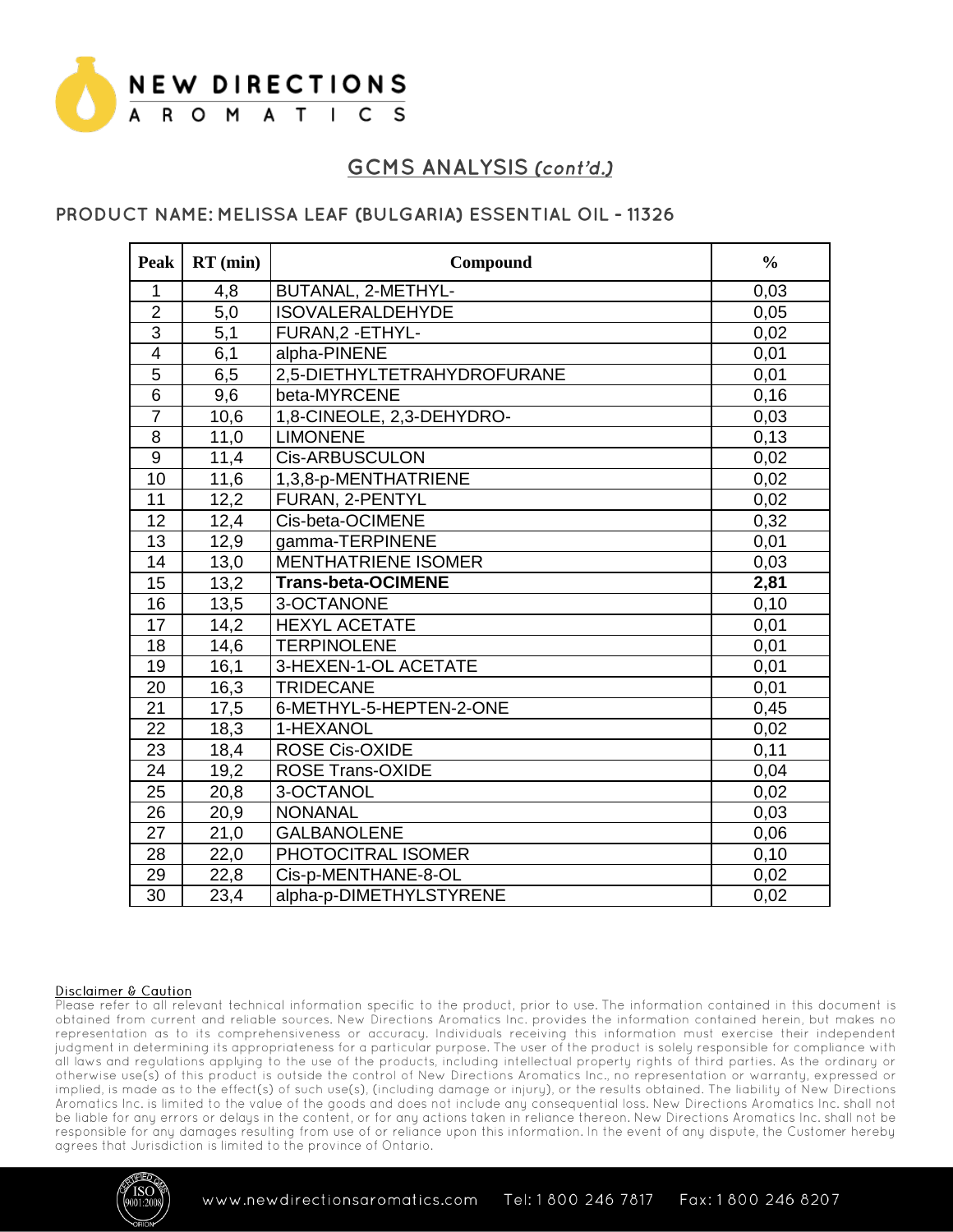

### PRODUCT NAME: MELISSA LEAF (BULGARIA) ESSENTIAL OIL - 11326

| Peak            | $RT$ (min)        | Compound                   | $\frac{0}{0}$ |
|-----------------|-------------------|----------------------------|---------------|
| 31              | 23,6              | <b>LINALOOL Cis-OXIDE</b>  | 0,03          |
| 32              | 23,9              | 1-OCTEN-3-OL               | 0,33          |
| 33              | 24,7              | alpha-CUBEBENE             | 0,08          |
| 34              | 25,2              | <b>NERYL OXIDE</b>         | 0,03          |
| 35              | 25,4              | <b>AROMATIC COMPOUND</b>   | 0,06          |
| $\overline{36}$ | 25,8              | <b>CITRONELLAL</b>         | 4,66          |
| 37              | 26,7              | alpha-COPAENE              | 1,02          |
| 38              | 27,3              | <b>EPIPHOTOCITRAL</b>      | 0,43          |
| $\overline{39}$ | 27,6              | alpha-BOURBONENE           | 0,09          |
| 40              | 28,0              | <b>BENZALDEHYDE</b>        | 0,05          |
| 41              | 28,1              | beta-BOURBONENE            | 0,59          |
| 42              | 29,4              | beta1-CUBEBENE             | 0,43          |
| 43              | 29,5              | PHOTOCITRAL A              | 0,66          |
| $\overline{44}$ | 29,9              | <b>LINALOOL</b>            | 0.70          |
| 45              | 30,5              | <b>ISOPULEGOL</b>          | 0,08          |
| 46              | 30,8              | <b>METHYL CITRONELLATE</b> | 0,52          |
| 47              | 31,2              | PHOTOCITRAL B              | 1,15          |
| 48              | $\overline{31},3$ | COMPOUND Mw=152            | 0,14          |
| 49              | 31,6              | <b>SESQUITERPENE</b>       | 0,05          |
| 50              | 32,3              | beta-ELEMENE               | 0,02          |
| $\overline{51}$ | 32,8              | beta-CARYOPHYLLENE         | 26,06         |
| 52              | 32,9              | <b>LAVANDULYL ACETATE</b>  | 0,07          |
| 53              | 33,5              | <b>SESQUITERPENE</b>       | 0,02          |
| $\overline{54}$ | 33,9              | <b>SESQUITERPENE</b>       | 0,03          |
| $\overline{55}$ | 34,3              | <b>AROMATIC COMPOUND</b>   | 0,03          |
| 56              | 34,8              | CADINA-3,5-DIENE           | 0,08          |
| 57              | 35,2              | <b>SESQUITERPENE</b>       | 0,08          |
| 58              | 35,3              | <b>SESQUITERPENE</b>       | 0,08          |
| 59              | 35,5              | ALLO-AROMADENDRENE         | 0,10          |
| 60              | 36.1              | 2.6-DIMETHYL-5-HEPTEN-1-OL | 0.02          |

#### **Disclaimer & Caution**

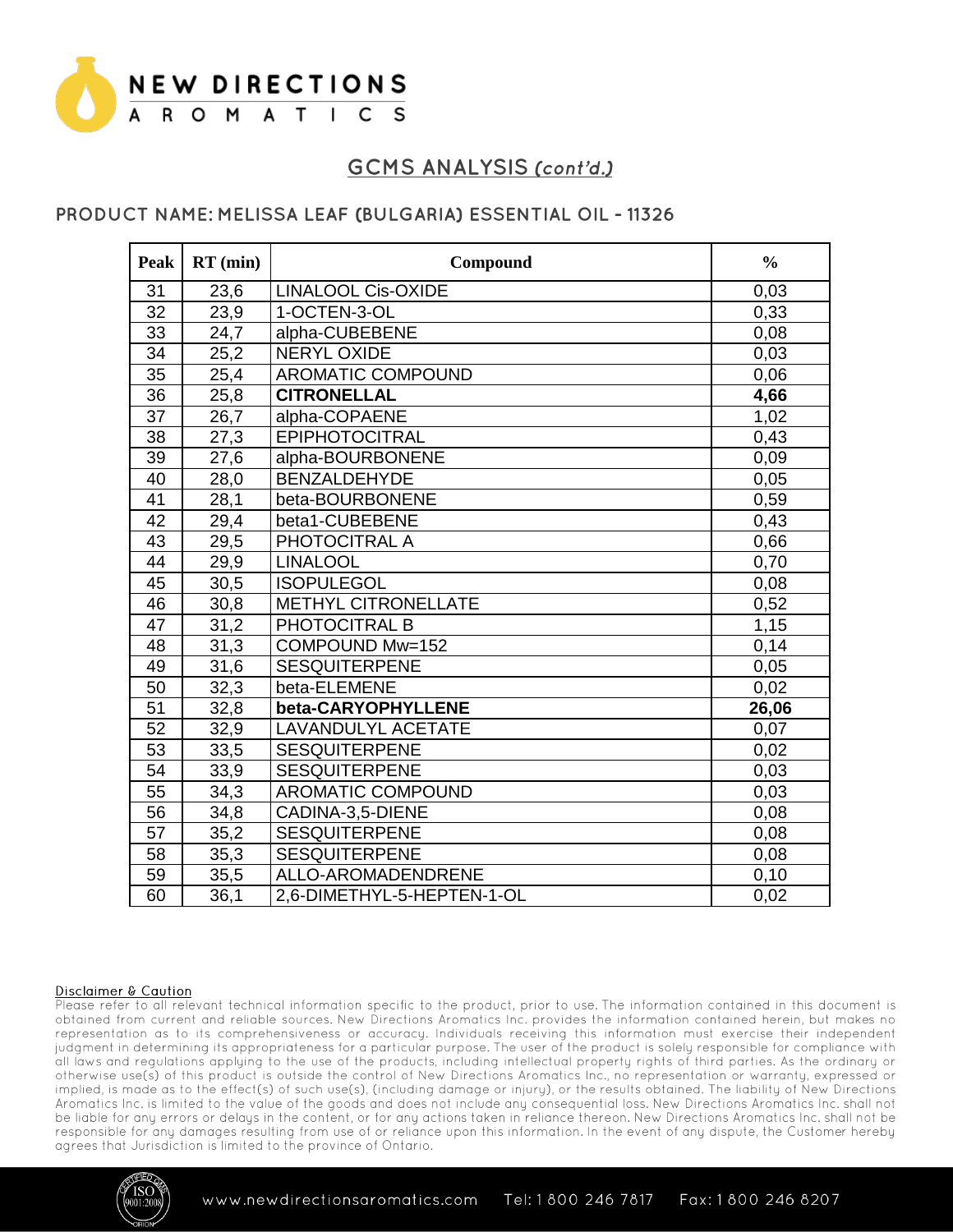

### PRODUCT NAME: MELISSA LEAF (BULGARIA) ESSENTIAL OIL - 11326

| <b>Peak</b>     | $RT$ (min) | Compound                                | $\frac{0}{0}$ |
|-----------------|------------|-----------------------------------------|---------------|
| 61              | 36,4       | <b>ZONARENE</b>                         | 0,11          |
| 62              | 36,8       | alpha-HUMULENE                          | 1,73          |
| 63              | 37,1       | E-beta-FARNESENE + Cis-4,5-MUUROLADIENE | 0,66          |
| 64              | 38,0       | <b>NERAL</b>                            | 13,76         |
| 65              | 38,2       | gamma-MUUROLENE                         | 0,27          |
| 66              | 38,5       | <b>METHYL GERANATE</b>                  | 0,41          |
| 67              | 38,8       | alpha-TERPINEOL                         | 0,08          |
| 68              | 39,4       | <b>GERMACRENE D</b>                     | 11,49         |
| 69              | 39,6       | <b>CADINENE ISOMER</b>                  | 0,41          |
| 70              | 39,8       | <b>SESQUITERPENE</b>                    | 0,18          |
| 71              | 40,2       | alpha-SELINENE                          | 0,10          |
| 72              | 40,3       | alpha-MUUROLENE                         | 0,62          |
| 73              | 40,6       | <b>NERYL ACETATE</b>                    | 1,29          |
| 74              | 41,1       | <b>GERANIAL</b>                         | 17,34         |
| 75              | 41,7       | alpha-FARNESENE                         | 0,73          |
| 76              | 41,8       | delta-CADINENE                          | 1,83          |
| $\overline{77}$ | 42,0       | gamma-CADINENE                          | 1,04          |
| 78              | 42,2       | <b>METHYL SALICYLATE</b>                | 0,15          |
| 79              | 42,6       | <b>CITRONELLOL</b>                      | 0,55          |
| 80              | 43,2       | <b>TERPENIC ALCOHOL</b>                 | 0,03          |
| 81              | 43,5       | CADINA-1,4-DIENE                        | 0,11          |
| 82              | 43,9       | alpha-AMORPHENE                         | 0,14          |
| 83              | 44,4       | <b>NEROL</b>                            | 0,45          |
| 84              | 44,8       | Cis-ISOGERANIOL                         | 0,03          |
| 85              | 45,0       | Trans-ISOGERANIOL                       | 0,02          |
| 86              | 45,3       | beta-DAMASCENONE                        | 0,07          |
| 87              | 45,8       | E,E-2,6-DIMETHYL-3,5,7-OCTATRIENE-2-OL  | 0,02          |
| 88              | 46,1       | <b>CALAMENENE</b>                       | 0,03          |
| 89              | 47,0       | <b>GERANIOL</b>                         | 0,97          |
| 90              | 47,5       | <b>E-GERANYL ACETONE</b>                | 0,02          |

#### Disclaimer & Caution

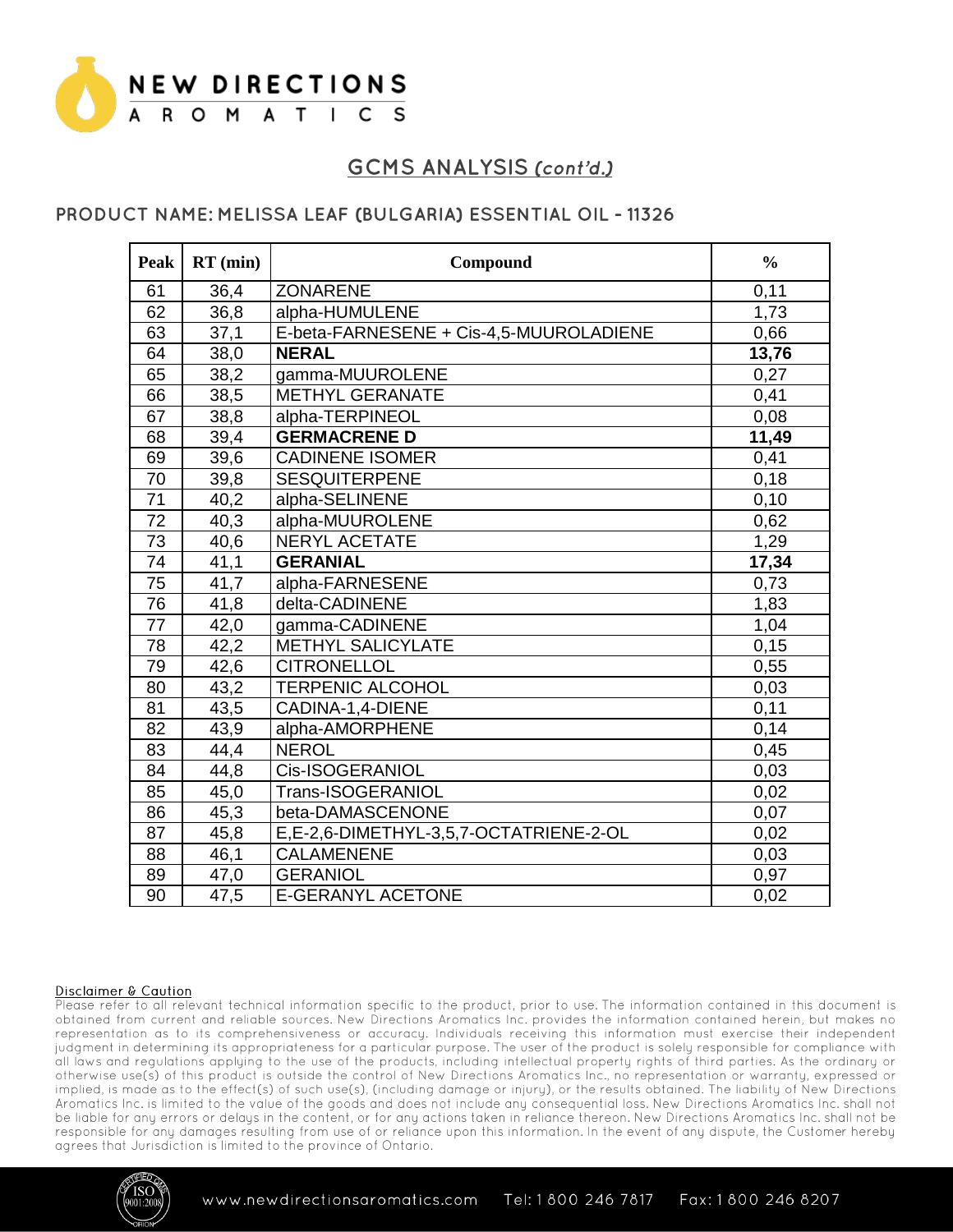

## PRODUCT NAME: MELISSA LEAF (BULGARIA) ESSENTIAL OIL - 11326

| Peak | $RT$ (min)        | Compound                      | $\frac{0}{0}$ |
|------|-------------------|-------------------------------|---------------|
| 91   | 48,8              | <b>AROMATIC COMPOUND</b>      | 0,02          |
| 92   | 49,5              | épi-CUBEBOL                   | 0,03          |
| 93   | 49,8              | <b>AROMATIC COMPOUND</b>      | 0,02          |
| 94   | 50,8              | <b>HUMULENE OXIDE</b>         | 0,04          |
| 95   | 51,9              | beta-IONONE                   | 0,02          |
| 96   | 52,2              | <b>CUBEBOL</b>                | 0,02          |
| 97   | 53,6              | <b>ISOCARYOPHYLLENE OXIDE</b> | 0,05          |
| 98   | 54,0              | <b>CARYOPHYLLENE OXIDE</b>    | 0,71          |
| 99   | 54,7              | <b>SESQUITERPENOL</b>         | 0,06          |
| 100  | 56,1              | <b>AROMATIC COMPOUND</b>      | 0,03          |
| 101  | 57,0              | Epoxy-6,7-HUMULENE            | 0,05          |
| 102  | 57,3              | <b>NEROLIDOL</b>              | 0,02          |
| 103  | 57,7              | GERMACRA-1,5-DIEN-4-OL        | 0,12          |
| 104  | $\overline{57,9}$ | Epi-CUBENOL + LEVOJUNENOL     | 0,09          |
| 105  | 58,1              | <b>SESQUITERPENOL</b>         | 0,01          |
| 106  | 58,3              | <b>CUBENOL</b>                | 0,05          |
| 107  | 58,7              | <b>TERPENIC KETONE</b>        | 0,02          |
| 108  | 62,1              | TRIMETHYL PENTADECANONE       | 0,05          |
| 109  | 63,0              | <b>EUGENOL</b>                | 0,03          |
| 110  | 63,5              | <b>T-CADINOL</b>              | 0,20          |
| 111  | 63,6              | <b>FOKIENOL</b>               | 0,06          |
| 112  | 64,3              | alpha-MUUROLOL                | 0,23          |
| 113  | 64,8              | delta-CADINOL                 | 0,08          |
| 114  | 65,5              | GERANYL-alpha-TERPINENE       | 0,02          |
| 115  | 66,4              | alpha-CADINOL                 | 0,44          |
| 116  | 67,1              | <b>CITRONELLIC ACID</b>       | 0,10          |
| 117  | 67,3              | <b>SESQUITERPENOL</b>         | 0,02          |
| 118  | 68,3              | <b>SESQUITERPENIC OXIDE</b>   | 0,02          |
| 119  | 68,9              | <b>SESQUITERPENIC OXIDE</b>   | 0,02          |
| 120  | 69,0              | <b>NERIC ACID</b>             | 0,06          |

#### Disclaimer & Caution